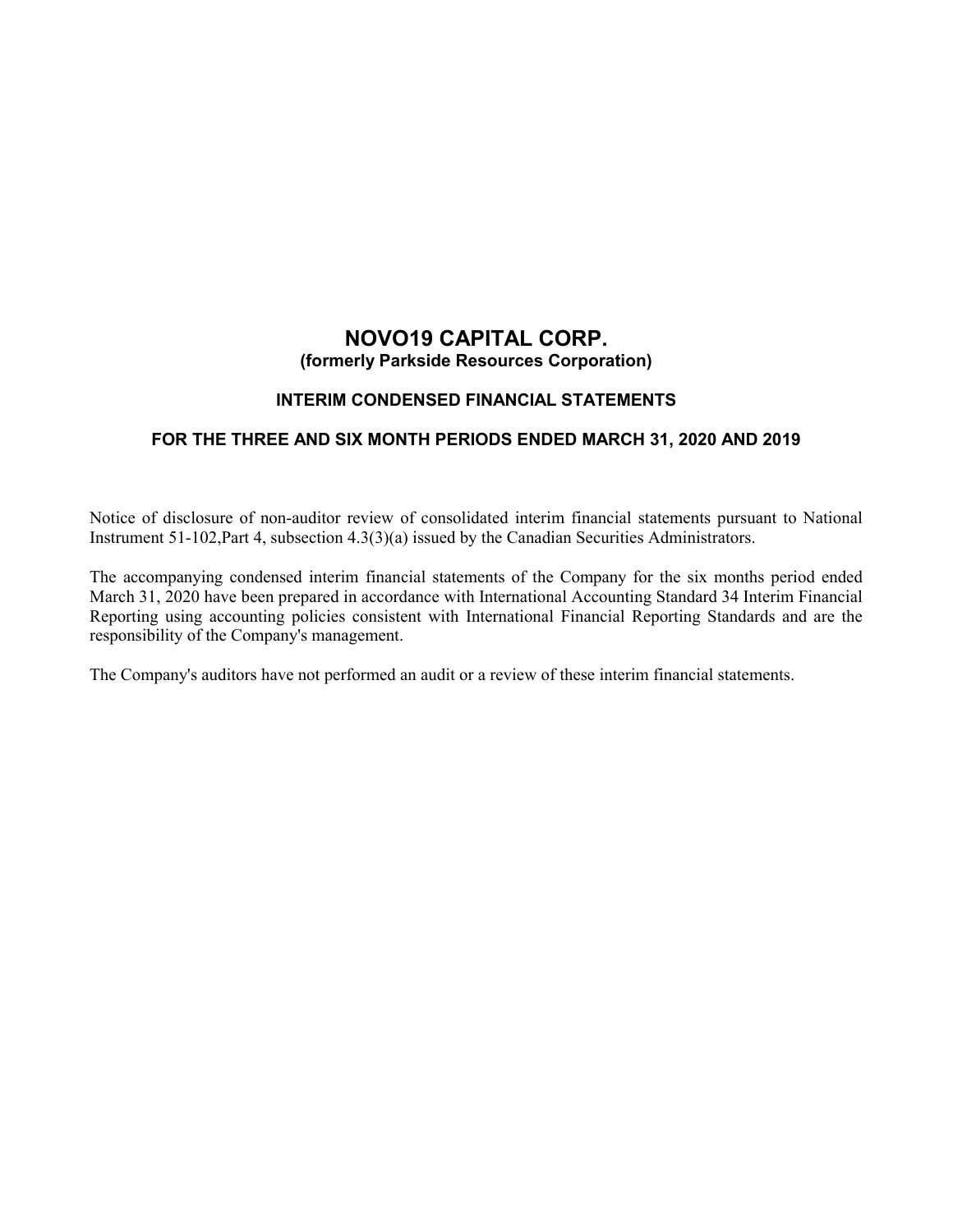# **NOVO19 CAPITAL CORP. (FORMERLY PARKSIDE RESOURCES CORPORATION) INTERIM CONDENSED STATEMENTS OF FINANCIAL POSITION (expressed in Cdn \$) UNAUDITED**

| <b>ASSETS</b>                                                     |                                  |                                 |
|-------------------------------------------------------------------|----------------------------------|---------------------------------|
|                                                                   | March 31<br>2020                 | Sept. 30<br>2019                |
| <b>Current</b><br>Cash<br><b>HST</b> receivable                   | \$<br>22,828<br>12,368<br>35,196 | \$<br>6,243<br>10,757<br>17,000 |
| Exploration and evaluation assets (Note 3)                        |                                  |                                 |
|                                                                   | \$<br>35,197                     | 17,001<br>\$                    |
| <b>LIABILITIES</b>                                                |                                  |                                 |
| <b>Current</b><br>Accounts payable and accrued liabilities        | 68,875                           | 67,179                          |
| <b>SHAREHOLDERS EQUITY (DEFICIENCY)</b><br>Capital Stock (Note 6) |                                  |                                 |
| Common shares                                                     | 2,369,183                        | 2,339,183                       |
| Other reserves<br>Deficit                                         | 1,127,900<br>(3,530,761)         | 1,127,900<br>(3,517,261)        |
|                                                                   | (33, 678)                        | (50, 178)                       |
| Nature of Operations and Going Concern - Note 1                   | 35,197                           | \$<br>17,001                    |

Approved on behalf of the board:

 *"David Mitchell" "Matthew Goldman"*

Matthew Goldman, Director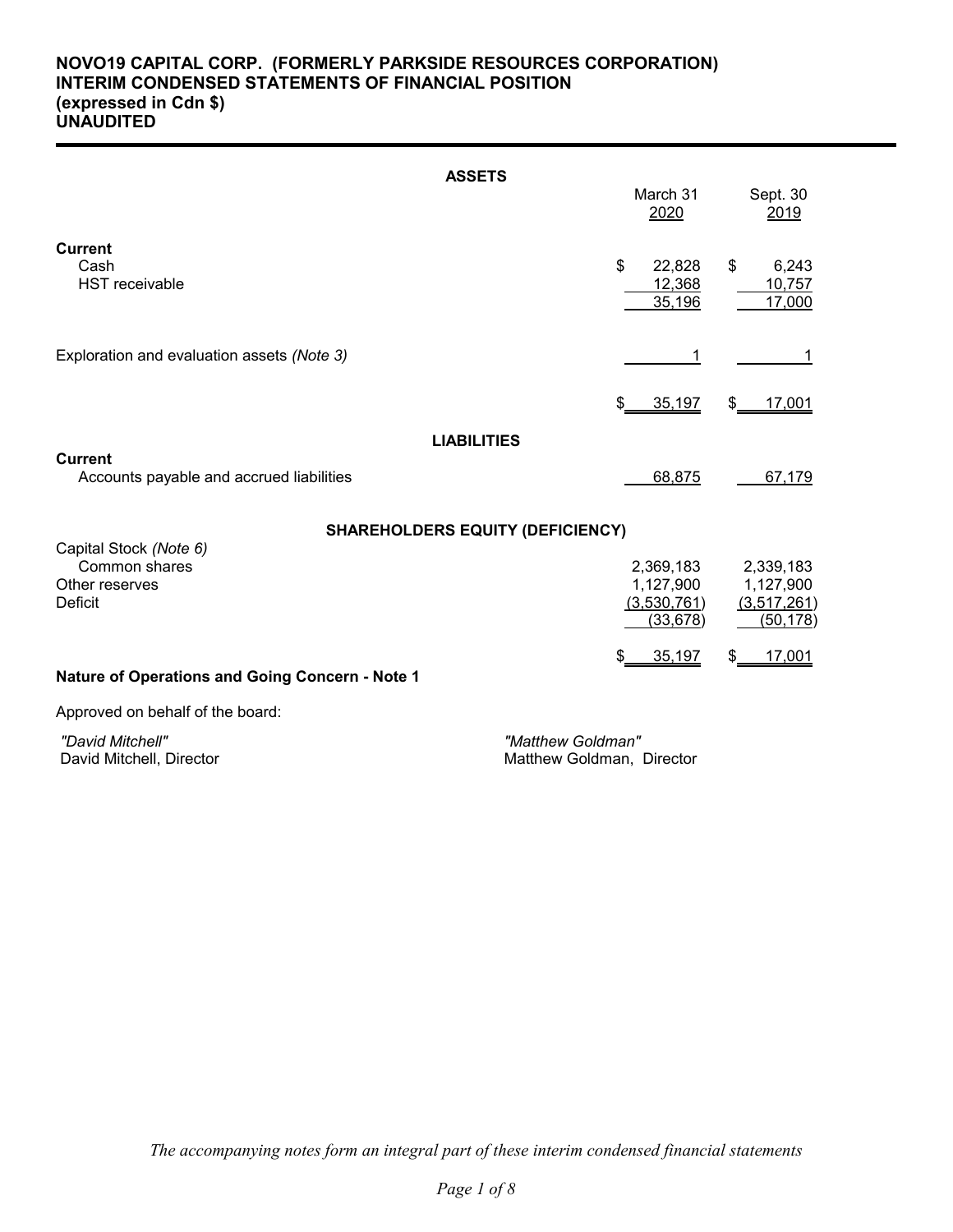# **NOVO19 CAPITAL CORP. (FORMERLY PARKSIDE RESOURCES CORPORATION) INTERIM CONDENSED STATEMENTS OF LOSS AND COMPREHENSIVE LOSS FOR THE THREE AND SIX MONTH PERIODS ENDED MARCH 31, 2020 AND 2019 (expressed in Cdn \$) UNAUDITED**

|                                                                                         |    | Three months ended March 31<br>2020 |    | <u> 2019</u>            |    | Six months ended March, 31<br>2020 |    | <u> 2019 </u>           |  |
|-----------------------------------------------------------------------------------------|----|-------------------------------------|----|-------------------------|----|------------------------------------|----|-------------------------|--|
| <b>Expenses</b>                                                                         |    |                                     |    |                         |    |                                    |    |                         |  |
| Regulatory fees<br>Write off of stale-dated and forgiven debt                           | \$ | 1,979                               | \$ | 531                     | \$ | 1,979                              | \$ | 531                     |  |
| Office and general<br><b>Professional fees</b><br>Shareholder services and related fees |    | 4,622<br>875<br>7,476               |    | 2,500<br>2,000<br>5,031 | \$ | 250<br>7,597<br>3,674<br>13,500    | \$ | 4,000<br>4,000<br>8,531 |  |
| Net loss and comprehensive loss for the period                                          |    | (7,476)                             |    | (5,031)                 | S. | (13,500)                           |    | (8,531)                 |  |
| Net loss per share - basic and diluted                                                  |    | (0.001)                             | \$ | (0.001)                 |    | (0.001)                            | \$ | (0.002)                 |  |
| Weighted average number of shares outstanding<br>- basic and diluted                    |    | 13,218,817                          |    | 4,491,459               |    | 13,218,817                         |    | 4.491.459               |  |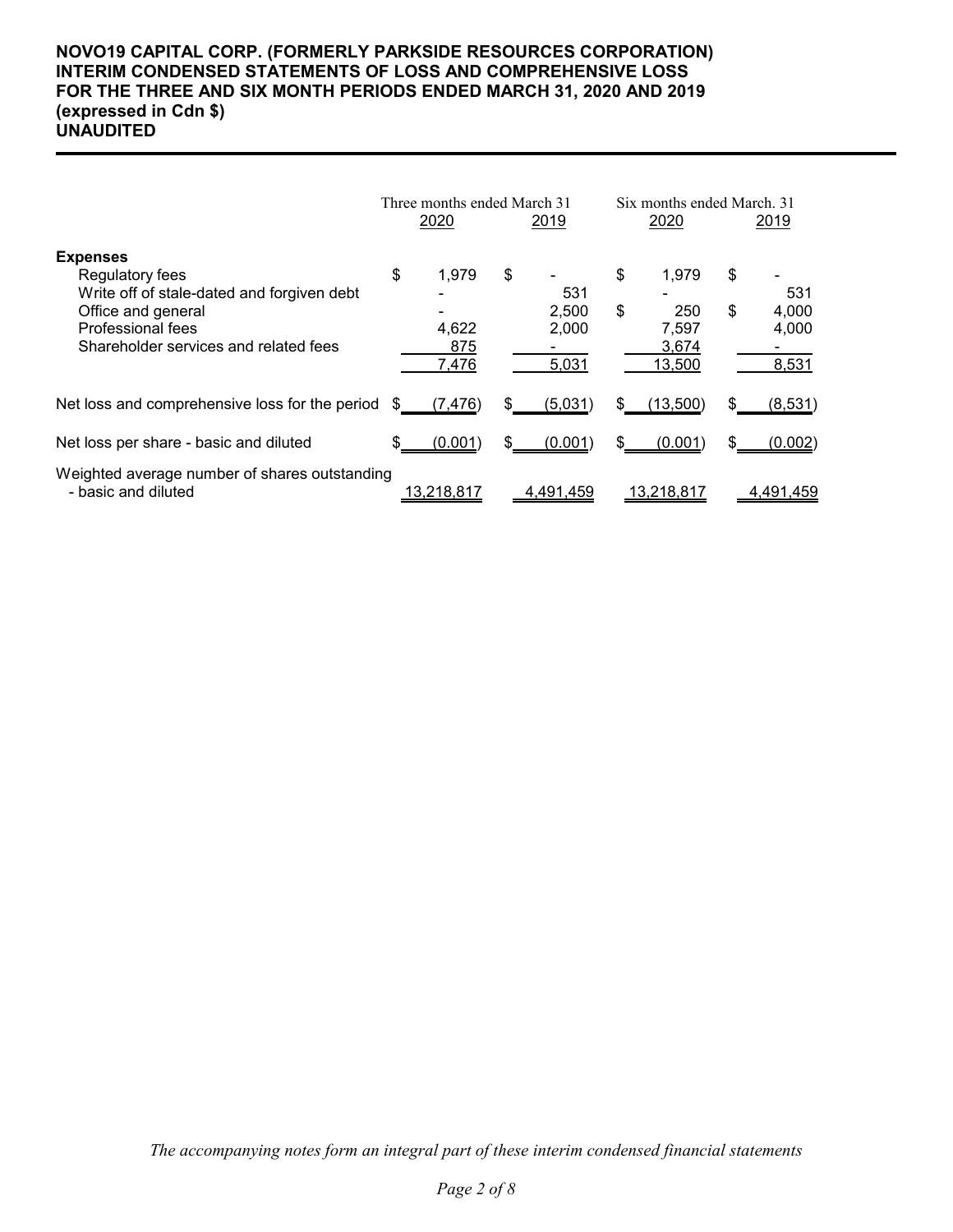# **NOVO19 CAPITAL CORP. INTERIM CONDENSED STATEMENTS OF CHANGES IN EQUITY FOR THE THREE AND SIX MONTH PERIODS ENDED MARCH 31, 2020 AND 2019 (expressed in Cdn \$) UNAUDITED**

|                                                                                                   | <b>Common shares</b>  | Warrants     | Other<br><b>Reserves</b> | <b>Deficit</b>            |    | <b>Total</b>                    |
|---------------------------------------------------------------------------------------------------|-----------------------|--------------|--------------------------|---------------------------|----|---------------------------------|
| Balance - September 30, 2018 \$1,848,380                                                          |                       | \$<br>25,377 | \$1,102,523              | \$(3,434,351)             | \$ | (458, 071)                      |
| Net loss for the period<br>Private placements-debt<br>Private placements-cash<br>Warrants expired | 430.803<br>60,000     | (25,377)     | 25,377                   | (8,531)                   |    | (8,531)<br>430,803<br>60,000    |
| Balance, March 31, 2019                                                                           | \$2,339,183           |              | \$1,127,900              | \$(3,442,882)             | S  | 24,201                          |
| Balance September 30, 2019<br>Net loss for the period<br>Private placements-cash                  | \$2,339,183<br>30,000 | \$           | \$1,127,900              | \$(3,517,261)<br>(13,500) | \$ | (50, 178)<br>(13,500)<br>30,000 |
| Balance, March 31, 2020                                                                           | \$2,369,183           |              | \$1,127,900              | \$(3,530,761)             | S  | (33, 678)                       |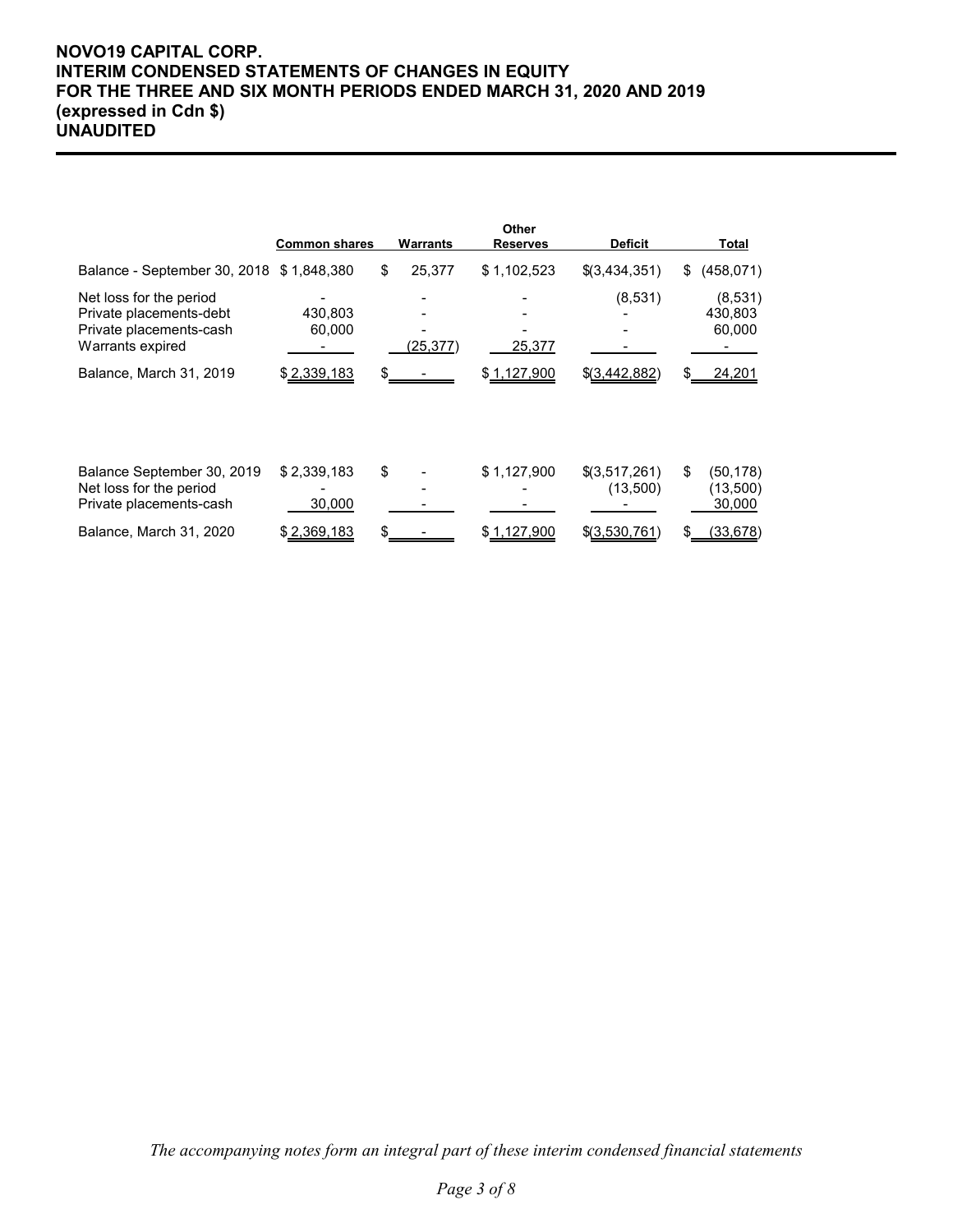# **NOVO19 CAPITAL CORP. INTERIM CONDENSED STATEMENTS OF CASH FLOWS FOR THE SIX MONTH PERIODS ENDED MARCH 31, 2020 AND 2019 (expressed in Cdn \$) UNAUDITED**

| Cash provided by (used in) the following activities:         |    | 2020                          |    | 2019                   |
|--------------------------------------------------------------|----|-------------------------------|----|------------------------|
| <b>Operating activities</b><br>Net loss for the period       | \$ | (13,500)                      | \$ | (8,531)                |
| Changes in Non-cash working capital:                         |    |                               |    |                        |
| Taxes receivable<br>Accounts payable and accrued liabilities |    | (1,611)<br>1,696<br>(13, 415) |    | (15, 769)<br>(24, 300) |
| <b>Financing activities</b>                                  |    |                               |    |                        |
| Common shares issued for cash                                |    | 30,000                        |    | 60,000                 |
| Net change in cash during the period                         |    | 16,585                        |    | 35,700                 |
| Cash, beginning of period                                    |    | 6,243                         |    |                        |
| Cash, end of period                                          | S. | 22,828                        | S. | 35,700                 |
| Non-cash investing and financing activities:                 |    |                               |    |                        |
| Interest paid in cash                                        | \$ |                               | \$ |                        |
| Income taxes paid in cash                                    | \$ |                               | \$ |                        |
| Common shares issued for for debt                            | \$ |                               | \$ |                        |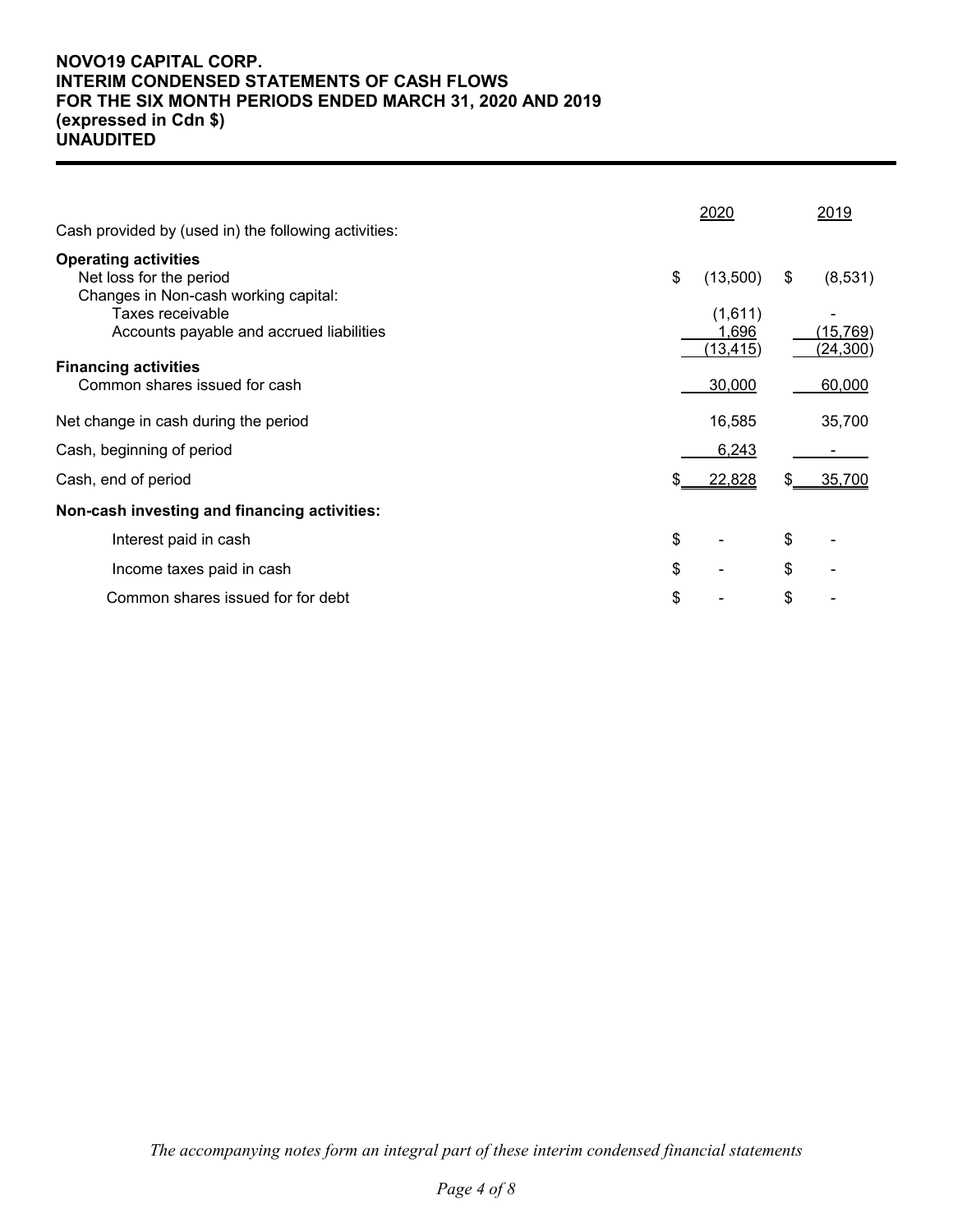### **1. Nature of operations and going concern**

Novo19 Capital Corp. (formerly Parkside Resources Corporation) (the "Company") was incorporated on November 21, 2005 under the Business Corporations Act of British Columbia. The Company is a junior resource exploration and development company and is in the exploration stage. The Company's principle asset is a mineral property which is not yet in commercial production. The Company has not determined whether or not its property contains economically recoverable resources.

These financial statements have been prepared on a going concern basis which assumes that the Company will be able to realize its assets and discharge its liabilities in the normal course of business for the foreseeable future. As at March 31, 2020, the Company had no sources of operating cash flows. The Company will therefore require additional funding which, if not raised, would result in the curtailment of activities and project delays. The Company had working capital deficiency of \$(33,679) (Sept. 2019 - \$50,178) and has incurred losses since inception, resulting in an accumulated deficit of \$3,530,761 (September 2019 - \$3,517,261). The Company's ability to continue as a going concern is uncertain and is dependent upon its ability to continue to raise adequate financing. There can be no assurances that the Company will be successful in this regard, and therefore, there is doubt regarding the Company's ability to continue as a going concern, and accordingly, the use of accounting principles applicable to a going concern. These financial statements do not reflect adjustments that would be necessary if the "going concern" assumption were not appropriate. If the "going concern" assumption were not appropriate for these financial statements, then adjustments to the carrying values of the assets and liabilities, the expenses and the statement of financial position classifications would be necessary as these adjustments could be material.

The recoverability of expenditures on its resource properties and related deferred exploration expenditures is dependent upon the existence of resources that are economically recoverable, confirmation of the Company's ownership interests in the claims, the ability of the Company to obtain necessary financing to complete the exploration and the development of the properties, and upon future profitable production or proceeds from disposition thereof.

During the prior year the cease-trade order against the Company was lifted, the Company consolidated its common shares on the basis of one post consolidation common share for every 10 pre-consolidation shares and the Company changed its name from Parkside Resources Corporation to Novo19 Capital Corp.

### **2. Significant accounting policies:**

#### **(a) Statement of compliance and basis of presentation**

These unaudited condensed interim financial statements have been prepared for the three and six months ended March 31, 2020, including comparative figures, in accordance with International Accounting Standard ("IFRS"), and in particular in accordance with International Accounting Standard 34, Interim Financial Reporting ("IAS 34") as issued by the International Accounting Standards Board ("IASB"). They have been prepared using the accounting policies the Company expects to adopt in its consolidated financial statements as at and for the financial year ending September 30, 2020.

These condensed interim financial statements do not include all of the information required for full annual financial statements and should be read in conjunction with the Company's September 30, 2019 year end audited consolidated financial statements prepared in accordance with IFRS.

#### **Accounting Standards Issued but not yet Effective**

Certain new standards, interpretations and amendments to existing standards have been issued by the IASB or IFRIC that are mandatory for accounting periods beginning on or after January 1, 2019 or later periods. There are currently no new standards that are expected to have a material impact on the Company in the next fiscal year.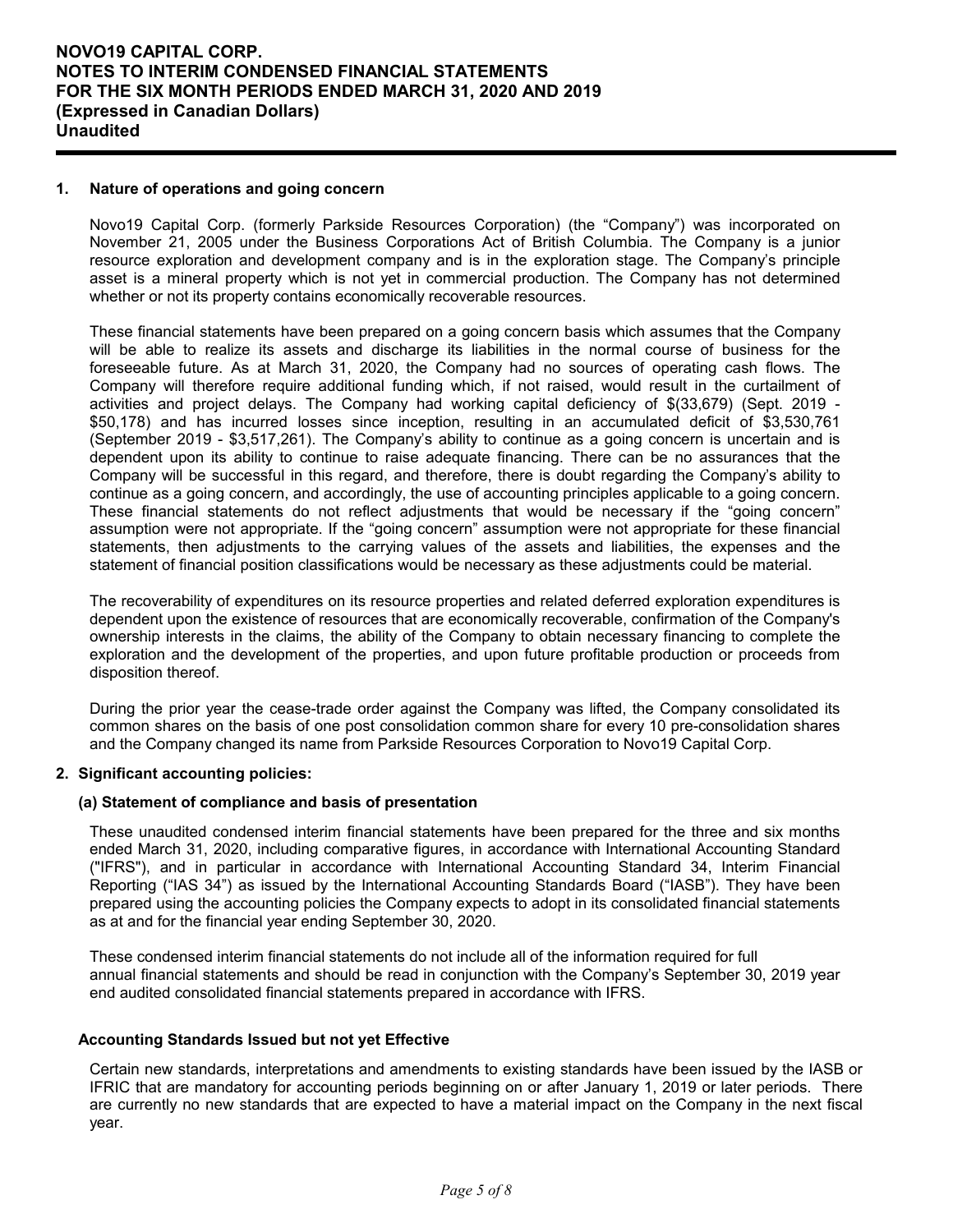### **3. Exploration and evaluation assets**

#### **Forester Lake Gold Property**

In 2011, the Company entered into an option agreement and then subsequently acquired a 60% interest in the Forester Lake Gold Property from Benton Resources Corp. ("BTC").

The Property is being carried at a nominal amount of \$1.

#### **4. Related party transactions**

|                       | Three months ended<br>March 31,                   |  |      |  |                          |  |  |
|-----------------------|---------------------------------------------------|--|------|--|--------------------------|--|--|
| <b>Related Party</b>  | Item                                              |  | 2020 |  | 2019                     |  |  |
| <b>Key Management</b> |                                                   |  |      |  |                          |  |  |
| Personnel             |                                                   |  |      |  |                          |  |  |
|                       | Salaries and fees charged to statement of loss    |  |      |  | $\overline{\phantom{a}}$ |  |  |
|                       | Share-based payments charged to statement of loss |  | ۰    |  | $\overline{\phantom{a}}$ |  |  |

To the knowledge of the directors and officers of the Company as of March 31, 2020 2,915,960 common shares or 21.59% of the outstanding shares of the Company were held by Matthew Goldman, a director of the Company. An aggregate of 2,771,380 common shares representing 20.52% of the outstanding shares of the Company are held personally and through a company owned 100% by David Mitchell, Chief Executive Officer and a director of the Company. These holdings can change at any time at the discretion of the owners.

Included in accounts payable is \$Nil (2018- \$Nil) owing to directors and officers of the Company.

The above transactions were in the normal course of operations and were measured at the exchange amount, which are the amounts agreed to by the related parties.

### **5. Capital management**

When managing capital, the Company's objective is to ensure the entity continues as a going concern as well as to maintain optimal returns to shareholders and benefits for other stakeholders. Management adjusts the capital structure as necessary. The Board of Directors does not establish quantitative return on capital criteria for management, but rather relies on the expertise of the Company's management to sustain future development of the business.

The Company is dependent on external financing to fund its exploration activities. In order to carry out the planned exploration and pay for administrative costs, the Company will spend its existing working capital and raise additional amounts as needed. The Company will continue to assess new properties and seek to acquire an interest in additional properties if it feels there is sufficient geologic or economic potential and if it has adequate financial resources to do so.

The capital structure of the Company consists of equity comprised of share capital, warrants, other reserves and deficit. The Company is not subject to externally imposed capital requirements.

Management reviews its capital management approach on an on-going basis and believes that this approach, given the relative size of the Company, is appropriate.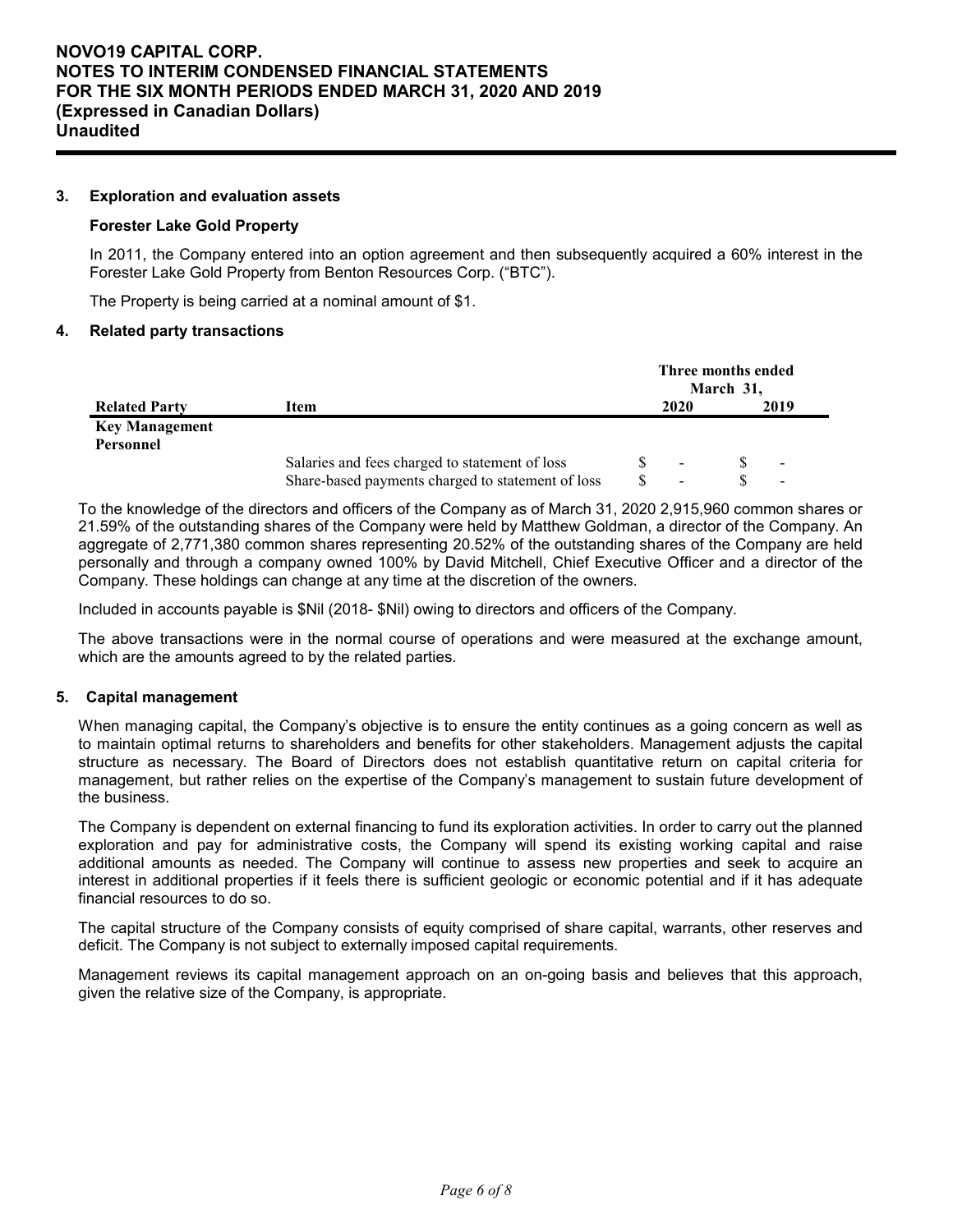### **6. Share capital**

a) Authorized share capital

Unlimited number of common shares without par value.

b) Issued common shares:

|                            | # of shares   | \$ Amount       |
|----------------------------|---------------|-----------------|
| Balance September 30, 2018 | 30,892,731    | \$<br>1,848,380 |
| Issued for cash (i)        | 12,000,000    | 60,000          |
| Issued for debt (ii)       | 86,160,600    | 430,803         |
| Balance March 31, 2019     | 129,053,331   | 2,339,183       |
| Share consolidation 10: 1  | (116,147,996) |                 |
| Balance September 30, 2019 | 12,905,335    | 2,339,183       |
| Issued for cash (iv)       | 600,000       | 30,000          |
| Balance March 31, 2020     | 13,505,335    | 2,369,183       |

- i) In March 2019 the Company issued 12,000,000 common shares at \$0.005 per share for gross proceeds of \$60,000.
- ii) In March 2019 the Company issued 86,160,600 common shares at \$0.005 per share for debt totaling \$430,803 including \$15,255 for outstanding promissory notes and \$415,548 of outstanding accounts payable.
- iii) In June 2019 the Company has a share consolidation on the basis of 1 post-consolidation common share for every 10 pre-consolidation common shares
- iv) In March 2020 the Company issued 600,000 common shares at \$0.05 per share for gross proceeds of \$30,000.

## **7. Stock options**

The Board of Directors has approved a Stock Option Plan for directors and officers. Pursuant to the Stock Option Plan, options granted shall not exceed 10% of the number of Common Shares outstanding at the time of grant. The exercise price as determined by the Board in its sole discretion, must not be lower than the closing price of the Company's Common Shares traded through the facilities of the Exchange on the day preceding the date the Option is granted, less any discount permitted by the Exchange, or such other price as may be determined in accordance with the Stock Option Plan and the requirements of the Exchange, on which the shares are listed for trading.